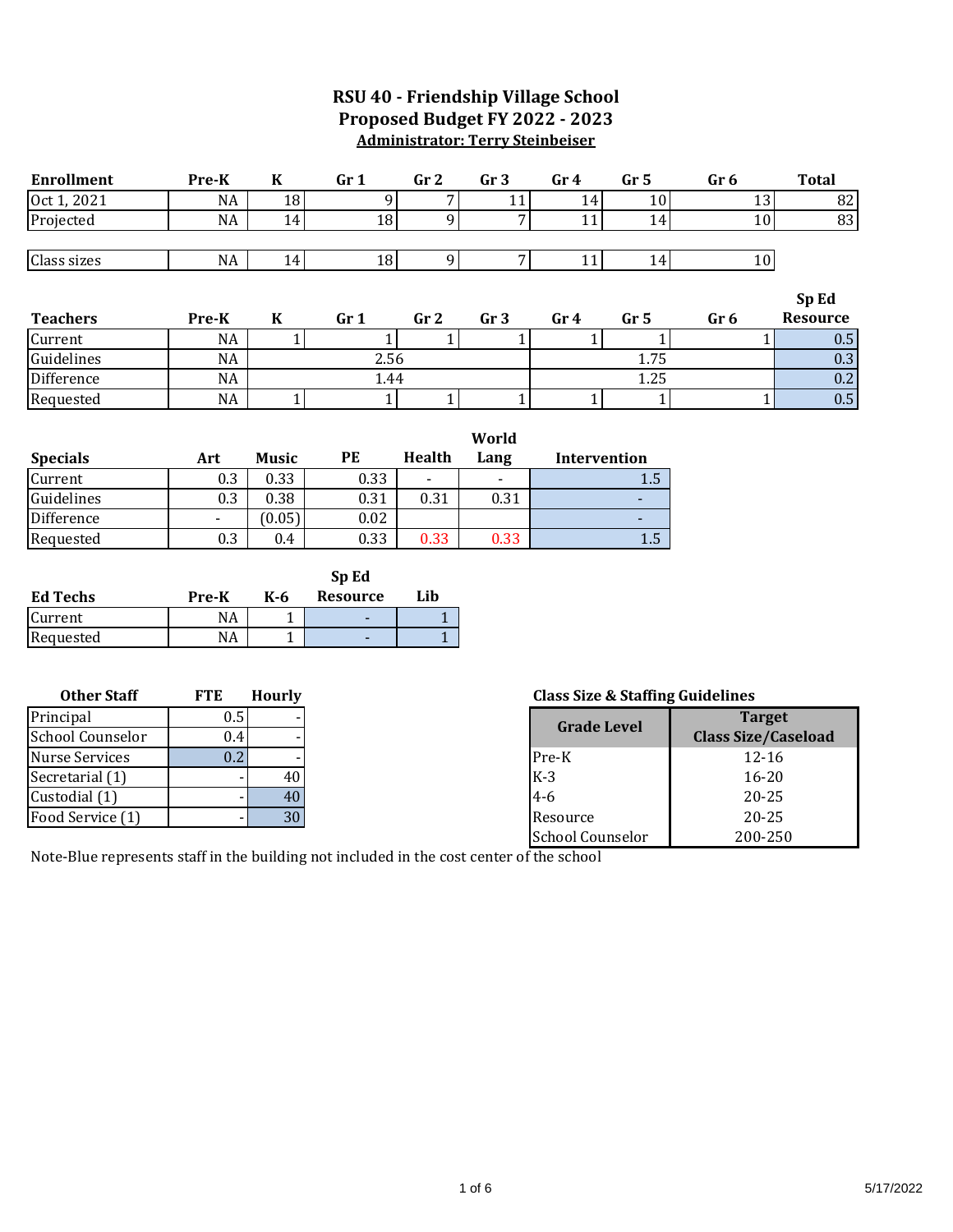### **Friendship Village School Proposed Salaries and Benefits**

| FY 2022-23                                           |                                 |                                   |                   |                          |                                            |                           |                         |                                            |
|------------------------------------------------------|---------------------------------|-----------------------------------|-------------------|--------------------------|--------------------------------------------|---------------------------|-------------------------|--------------------------------------------|
| <b>Employee</b>                                      | <b>Position</b>                 | <b>Cost Center</b>                | <b>School FTE</b> | <b>Hours</b> per<br>week | Ed<br><b>Techs</b><br>under<br>35<br>hours | Hours Per Days Per<br>Day | <b>Budgeted</b><br>Year | <b>Total Salary and</b><br><b>Benefits</b> |
|                                                      |                                 |                                   |                   |                          |                                            |                           |                         |                                            |
| <b>Principal's Office</b>                            |                                 |                                   |                   |                          |                                            |                           |                         |                                            |
| Terry Steinbeiser                                    | Principal                       | Principal's Office                | 0.50              |                          |                                            |                           | 110                     | \$58,825                                   |
| Cassie Basler                                        | Admin Assistant                 | Principal's Office                |                   | 40                       |                                            | 8                         | 204                     | \$52,807                                   |
| <b>Guidance Services</b>                             |                                 |                                   |                   |                          |                                            |                           |                         |                                            |
| Kayleigh MacFarlene                                  | Counselor                       | <b>Guidance Services</b>          | 0.40              |                          |                                            |                           | 73                      | \$38,547                                   |
| <b>Health Services</b>                               |                                 |                                   |                   |                          |                                            |                           |                         |                                            |
| Sandra R. Lufkin                                     | <b>Nurse</b>                    | <b>Health Services</b>            | 0.20              | ä,                       | ÷.                                         | ÷.                        | 36                      | \$14,290                                   |
|                                                      |                                 |                                   |                   |                          |                                            |                           |                         |                                            |
| <b>Improvement of Instruction</b>                    |                                 |                                   |                   |                          |                                            |                           |                         |                                            |
| Carol L. Ehle                                        | Ed Tech                         | Improvement of Instruction        | ÷,                | 35                       | $\mathbf X$                                | 7                         | 190                     | \$42,752                                   |
| <b>Library Services</b>                              |                                 |                                   |                   |                          |                                            |                           |                         |                                            |
| Julie K. Wiegleb                                     | Library Aide                    | <b>Library Services</b>           |                   | 35                       | $\mathbf{x}$                               | $\overline{7}$            | 190                     | \$43,330                                   |
| <b>Regular Instruction</b>                           |                                 |                                   |                   |                          |                                            |                           |                         |                                            |
| Terry Steinbeiser                                    | Teacher-Interventionist         | Regular Instruction               | 0.50              |                          |                                            |                           | 110                     | \$58,825                                   |
| Gaylea Hynd                                          | Teacher-5th Grade               | <b>Regular Instruction</b>        | 1.00              |                          |                                            | ä,                        | 182                     | \$79,368                                   |
| Esther L. Chamberlin                                 | Teacher-3rd Grade               | Regular Instruction               | 1.00              |                          |                                            | ÷.                        | 182                     | \$97,305                                   |
| Anthony R. Lufkin                                    | Teacher-Art                     | <b>Regular Instruction</b>        | 0.30              |                          |                                            | ä,                        | 55                      | \$23,503                                   |
| Ann M. Allen                                         | Teacher-4th Grade               | <b>Regular Instruction</b>        | 1.00              |                          |                                            |                           | 182                     | \$83,511                                   |
| Mark Phillips                                        | Teacher-Music                   | <b>Regular Instruction</b>        | 0.33              |                          |                                            | ä,                        | 60                      | \$29,299                                   |
| Tara Charkowick Wellman                              | Teacher-Physical Education      | <b>Regular Instruction</b>        | 0.33              |                          |                                            |                           | 60                      | \$28,496                                   |
| Susan Hoxie                                          | Teacher-2nd Grade               | <b>Regular Instruction</b>        | 1.00              |                          |                                            |                           | 182                     | \$102,455                                  |
| Kimberly A. Watson                                   | Teacher-1st Grade               | <b>Regular Instruction</b>        | 1.00              |                          |                                            | L.                        | 182                     | \$77,377                                   |
| Erika Tardif                                         | Teacher-Kindergarten            | <b>Regular Instruction</b>        | 1.00              |                          |                                            | ä,                        | 182                     | \$56,033                                   |
| Marilee Harris                                       | Teacher-6th Grade               | <b>Regular Instruction</b>        | 1.00              |                          |                                            | J.                        | 182                     | \$94,045                                   |
| Chelsey L. Delano                                    | Ed Tech-Student & Staff support | <b>Regular Instruction</b>        | $\sim$            | 35                       | $\overline{\mathbf{x}}$                    | 7                         | 190                     | \$41,705                                   |
|                                                      | Teacher                         |                                   | 0.33              |                          |                                            | ä,                        | 61                      | \$28,575                                   |
| <b>Proposed Position</b><br><b>Proposed Position</b> | <b>Teacher</b>                  | <b>World Language</b><br>Health   | 0.33              |                          |                                            |                           | 61                      | \$28,575                                   |
|                                                      |                                 |                                   |                   |                          |                                            |                           |                         |                                            |
| <b>Resource Room Placement</b>                       |                                 |                                   |                   |                          |                                            |                           |                         |                                            |
| Haley A. Mank                                        | Teacher                         | Resource Room Placement           | 0.5               |                          |                                            |                           | 91                      | \$29,735                                   |
| <b>Operations and Maintenance</b>                    |                                 |                                   |                   |                          |                                            |                           |                         |                                            |
| Diana M. Winchenbach                                 | <b>Head Custodian</b>           | <b>Operations and Maintenance</b> | ÷,                | 40                       |                                            | 8                         | 260                     | \$69,979                                   |
|                                                      |                                 |                                   |                   |                          |                                            |                           |                         |                                            |
| <b>Food Service</b>                                  |                                 |                                   |                   |                          |                                            |                           |                         |                                            |
| Justine D. Eichman                                   | Kitchen Manager                 | <b>Food Service</b>               |                   | 30                       |                                            | 6                         | 184                     | \$34,696                                   |
| <b>Total Friendship Village School</b>               |                                 |                                   |                   |                          |                                            |                           |                         | \$1,214,034                                |
|                                                      |                                 |                                   |                   |                          |                                            |                           |                         |                                            |

Note-Blue represents staff in the building not included in the cost center of the school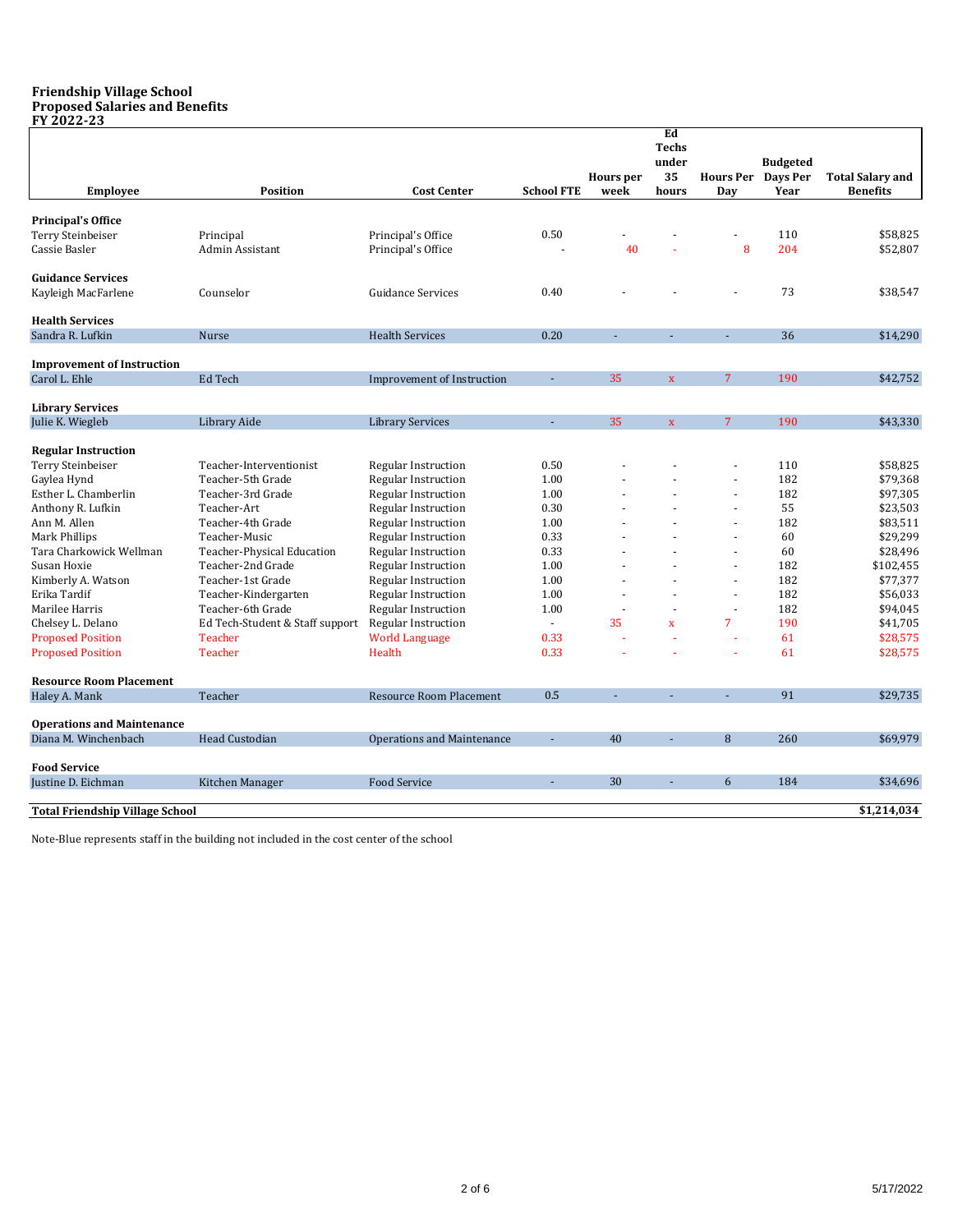### **Friendship Village School Proposed Budget summary FY 2022-2023**

|                                                                 |               | 2022-23 Proposed Budget |               |          |
|-----------------------------------------------------------------|---------------|-------------------------|---------------|----------|
| <b>Account Number / Description</b>                             | 2021-22       | <b>Dollars</b>          | <b>Dollar</b> | Percent  |
|                                                                 | <b>Budget</b> |                         | Change        | Change   |
| 2400 Administration                                             |               |                         |               |          |
| 1000-0000-2400-51040-060 Administrator Salary                   | \$49,280      | \$49,353                | \$73          | 0.1%     |
| 1000-0000-2400-51180-060 Regular Employee Salary                | \$27,412      | \$25,995                | (\$1,417)     | $-5.2%$  |
| 1000-0000-2400-52040-060 Administrator Benefits                 | \$5,981       | \$6,472                 | \$491         | 8.2%     |
| 1000-0000-2400-52080-060 Regular Employee Benefits              | \$24,000      | \$26,364                | \$2,364       | 9.8%     |
| 1000-0000-2400-52340-060 Administrator Retirement Benefits      | \$1,892       | \$1,895                 | \$3           | 0.1%     |
| 1000-0000-2400-53300-060 Employee Training and Development      | \$1,000       | \$1,000                 | \$0           | 0.0%     |
| 1000-0000-2400-55310-060 Communication - Postage                | \$400         | \$400                   | \$0           | 0.0%     |
| 1000-0000-2400-55320-060 Communication - Telephone              | \$360         | \$600                   | \$240         | 66.7%    |
| 1000-0000-2400-55800-060 Travel Reimbursement                   | \$600         | \$300                   | (\$300)       | $-50.0%$ |
| 1000-0000-2400-56000-060 General Supplies                       | \$500         | \$500                   | \$0           | 0.0%     |
| 1000-0000-2400-56400-060 Books and Periodicals                  | \$50          | \$50                    | \$0           | 0.0%     |
| 1000-0000-2400-58100-060 Dues and Fees - Memberships            | \$875         | \$875                   | \$0           | 0.0%     |
| <b>TOTAL 2400 Administration</b>                                | \$112,350     | \$113,804               | \$1,454       | 1.3%     |
|                                                                 |               |                         |               |          |
| <b>1100 Elementary Instruction</b>                              |               |                         |               |          |
| 1000-1100-1000-51010-060 Teacher Salary                         | \$509,224     | \$580,665               | \$71,440      | 14.0%    |
| 1000-1100-1000-51020-060 Ed Tech Salary                         | \$15,598      | \$20,214                | \$4,616       | 29.6%    |
| 1000-1100-1000-51230-060 Substitute Teachers                    | \$7,957       | \$10,000                | \$2,044       | 25.7%    |
| 1000-1100-1000-51500-060 Stipends                               | \$2,300       | \$4,344                 | \$2,044       | 88.9%    |
| 1000-1100-1000-52000-060 Stipend Benefits                       | \$106         | \$106                   | \$0           | $0.0\%$  |
| 1000-1100-1000-52010-060 Teacher Benefits                       | \$138,743     | \$162,117               | \$23,374      | 16.8%    |
| 1000-1100-1000-52020-060 Ed Tech Benefits                       | \$1,335       | \$21,581                | \$20,246      | 1516.7%  |
| 1000-1100-1000-52030-060 Substitute Teacher Benefits            | \$172         | \$172                   | \$0           | 0.0%     |
| 1000-1100-1000-52300-060 Substitute Teacher Retirement Benefits | \$181         | \$181                   | \$0           | 0.0%     |
| 1000-1100-1000-52310-060 Teacher Retirement Benefits            | \$20,500      | \$22,298                | \$1,798       | 8.8%     |
| 1000-1100-1000-52320-060 Ed Tech Retirement Benefits            | \$779         | \$779                   | \$0           | 0.0%     |
| 1000-1100-1000-52330-060 Substitute Teacher Retirement Benefits | \$291         | \$291                   | \$0           | 0.0%     |
| 1000-1100-1000-52510-060 Tuition Reimbursement                  | \$1,450       | \$3,150                 | \$1,700       | 117.2%   |
| 1000-1100-1000-53300-060 Employee Training and Development      | \$500         | \$500                   | \$0           | 0.0%     |
| 1000-1100-1000-54310-060 Non-Technology Repairs and Maintenance | \$2,000       | \$2,000                 | \$0           | 0.0%     |
| 1000-1100-1000-54445-060 Photocopier Lease/Purchase             | \$2,547       | \$2,547                 | \$0           | 0.0%     |
| 1000-1100-1000-56100-060 Instructional Supplies                 | \$13,534      | \$17,684                | \$4,150       | 30.7%    |
| 1000-1100-1000-56400-060 Books and Periodicals                  | \$3,085       | \$3,237                 | \$152         | 4.9%     |
| 1000-1100-1000-58100-060 Dues and Fees - Memberships            | \$150         | \$150                   | \$0           | 0.0%     |
| 1000-1100-2700-51180-060 Regular Employee Salary                | \$500         | \$500                   | \$0           | $0.0\%$  |
| 1000-1100-2700-52080-060 Regular Employee Benefits              | \$200         | \$200                   | \$0           | $0.0\%$  |
| 1000-1100-2700-58500-060 Field Trip Transportation              | \$525         | \$525                   | \$0           | 0.0%     |
| <b>TOTAL 1100 Elementary Instruction</b>                        | \$721,677     | \$853,240               | \$131,563     | 18.2%    |
|                                                                 |               |                         |               |          |
| <b>2120 Student Guidance Services</b>                           |               |                         |               |          |
| 1000-0000-2120-51010-060 Guidance Salary                        | \$23,554      | \$24,776                | \$1,221       | 5.2%     |
| 1000-0000-2120-52010-060 Guidance Benefits                      | \$11,236      | \$12,596                | \$1,360       | 12.1%    |
| 1000-0000-2120-52310-060 Guidance Retirement Benefits           | \$1,034       | \$951                   | (\$83)        | $-8.0%$  |
| 1000-0000-2120-53300-060 Employee Training and Development      | \$65          | \$65                    | \$0           | 0.0%     |
| 1000-0000-2120-55800-060 Travel Reimbursement                   | \$32          | \$32                    | \$0           | 0.0%     |
| 1000-0000-2120-56400-060 Books and Periodicals                  | \$43          | \$43                    | \$0           | 0.0%     |
| <b>TOTAL 2120 Student Guidance Services</b>                     | \$35,965      | \$38,463                | \$2,499       | 6.9%     |
| <b>Total School-based costs</b>                                 | \$22,059      | \$26,061                | \$4,002       | 18.1%    |
| <b>Total District-based costs</b>                               | \$847,933     | \$979,447               | \$131,514     | 15.5%    |
| <b>TOTAL 060 Friendship Village School</b>                      | \$869,992     | \$1,005,508             | \$135,516     | 15.6%    |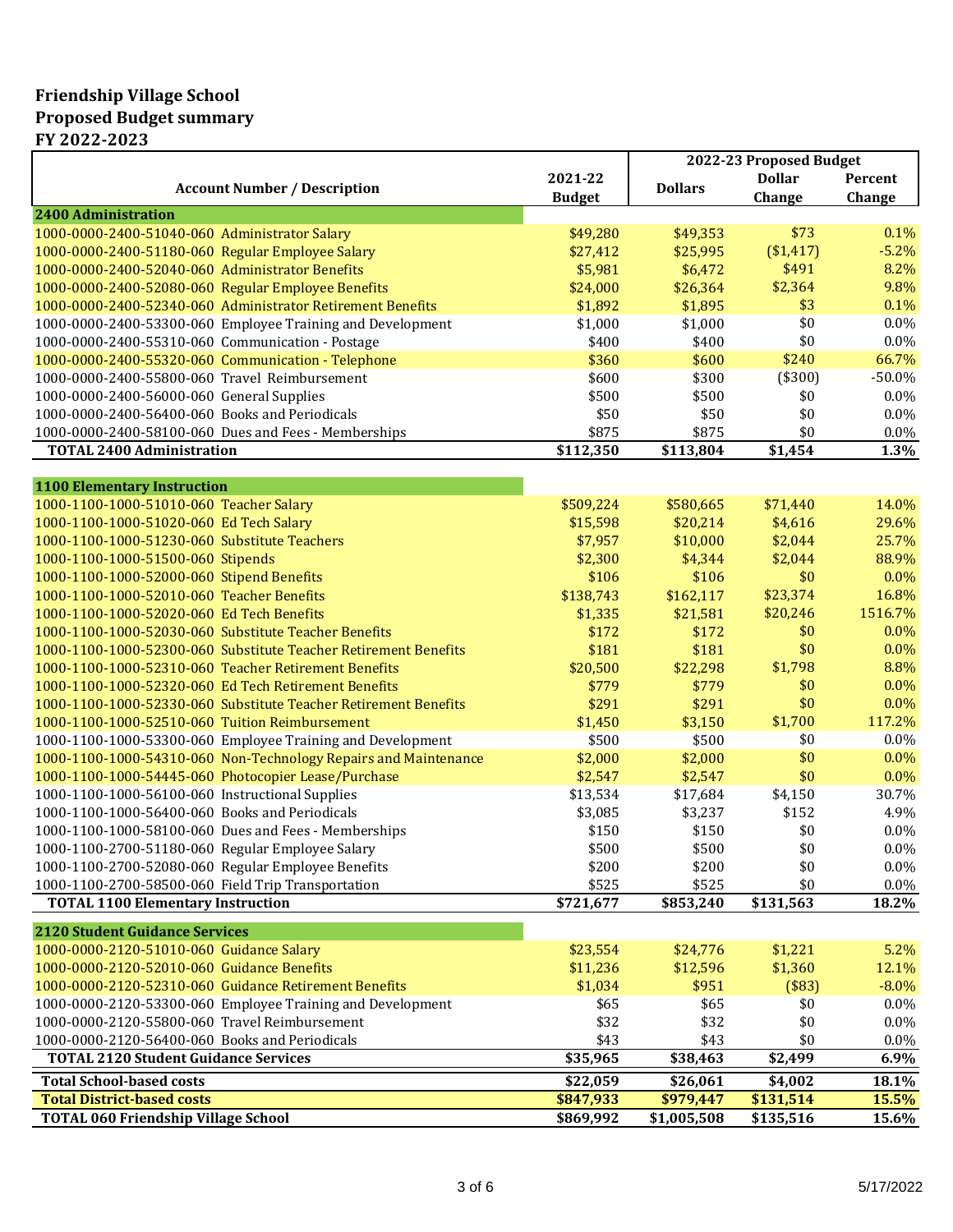| FY 2022-23                                       |                                                                                            |                |
|--------------------------------------------------|--------------------------------------------------------------------------------------------|----------------|
| <b>Account Number</b>                            | <b>Item Description</b>                                                                    | <b>Total</b>   |
|                                                  |                                                                                            |                |
| <b>2400 Administration</b>                       |                                                                                            |                |
|                                                  | 1000-0000-2400-53300-060 Employee Training and Development<br><b>Professional Training</b> | \$1,000        |
|                                                  | Total                                                                                      | \$1,000        |
|                                                  |                                                                                            |                |
| 1000-0000-2400-55310-060 Communication - Postage |                                                                                            |                |
|                                                  | <b>United States Postal Service</b>                                                        | \$400          |
|                                                  | <b>Total</b>                                                                               | \$400          |
|                                                  | 1000-0000-2400-55320-060 Communication - Telephones                                        |                |
|                                                  | Administrator phone                                                                        | \$360          |
|                                                  | <b>Total</b>                                                                               | \$360          |
|                                                  |                                                                                            |                |
| 1000-0000-2400-55800-060 Travel Reimbursement    |                                                                                            |                |
|                                                  | Use of personal car                                                                        | \$300          |
|                                                  | Total                                                                                      | \$300          |
| 1000-0000-2400-56000-060 General Supplies        |                                                                                            |                |
|                                                  | Office Supplies (tape, clips, pens, notepads)                                              | \$500          |
|                                                  | <b>Total</b>                                                                               | \$500          |
|                                                  |                                                                                            |                |
| 1000-0000-2400-56400-060 Books & Periodicals     |                                                                                            |                |
|                                                  | Book to support work/Maine Statutes Book                                                   | \$50           |
|                                                  | <b>Total</b>                                                                               | \$50           |
|                                                  | 1000-0000-2400-58100-060 Dues & Fees-Memberships                                           |                |
|                                                  | Maine Principals Association                                                               | \$525          |
|                                                  | <b>PBIS - SWIS</b>                                                                         | \$350          |
|                                                  | <b>Total</b>                                                                               | \$875          |
|                                                  |                                                                                            |                |
| <b>1100 Elementary Instruction</b>               |                                                                                            |                |
|                                                  | 1000-1100-1000-53300-060 Employee Training and Development                                 |                |
|                                                  | <b>Professional Development</b>                                                            | \$500<br>\$500 |
|                                                  |                                                                                            |                |
| 1000-1100-1000-56100-060 Instructional Supplies  |                                                                                            |                |
|                                                  | Letters and Numbers for Me - (Kindergarten)                                                | \$174          |
|                                                  | Pencils for Little Hands(Kindergarten)                                                     | \$12           |
|                                                  | My Printing Book - (First)                                                                 | \$207          |
|                                                  | Printing Power - (Second)                                                                  | \$104          |
|                                                  | <b>Cursive Handwriting</b>                                                                 | \$81           |
|                                                  | Shipping & handling                                                                        | \$60           |
|                                                  | Glenco Math - Grade 6 Complete Student Bundle                                              | \$273          |
|                                                  | Shipping & handling                                                                        | \$50           |
|                                                  | Mystery Science Grade Level Packages                                                       | \$1,990        |
|                                                  | Shipping & handling                                                                        | \$210          |
|                                                  | Yellow: 25 pack of school grade pocket folders w/fasteners                                 | \$220          |
|                                                  | White:25 pack of school grade pocket folders w/fasteners                                   | \$220          |
|                                                  | Blue: 25 pack of school grade pocket folders w/ fasteners                                  | \$220          |
|                                                  | Staples standard 1" view binder with D rings                                               | \$80           |
|                                                  | Avery write on 8-tab dividers                                                              | \$80           |

Avery write on 8-tab dividers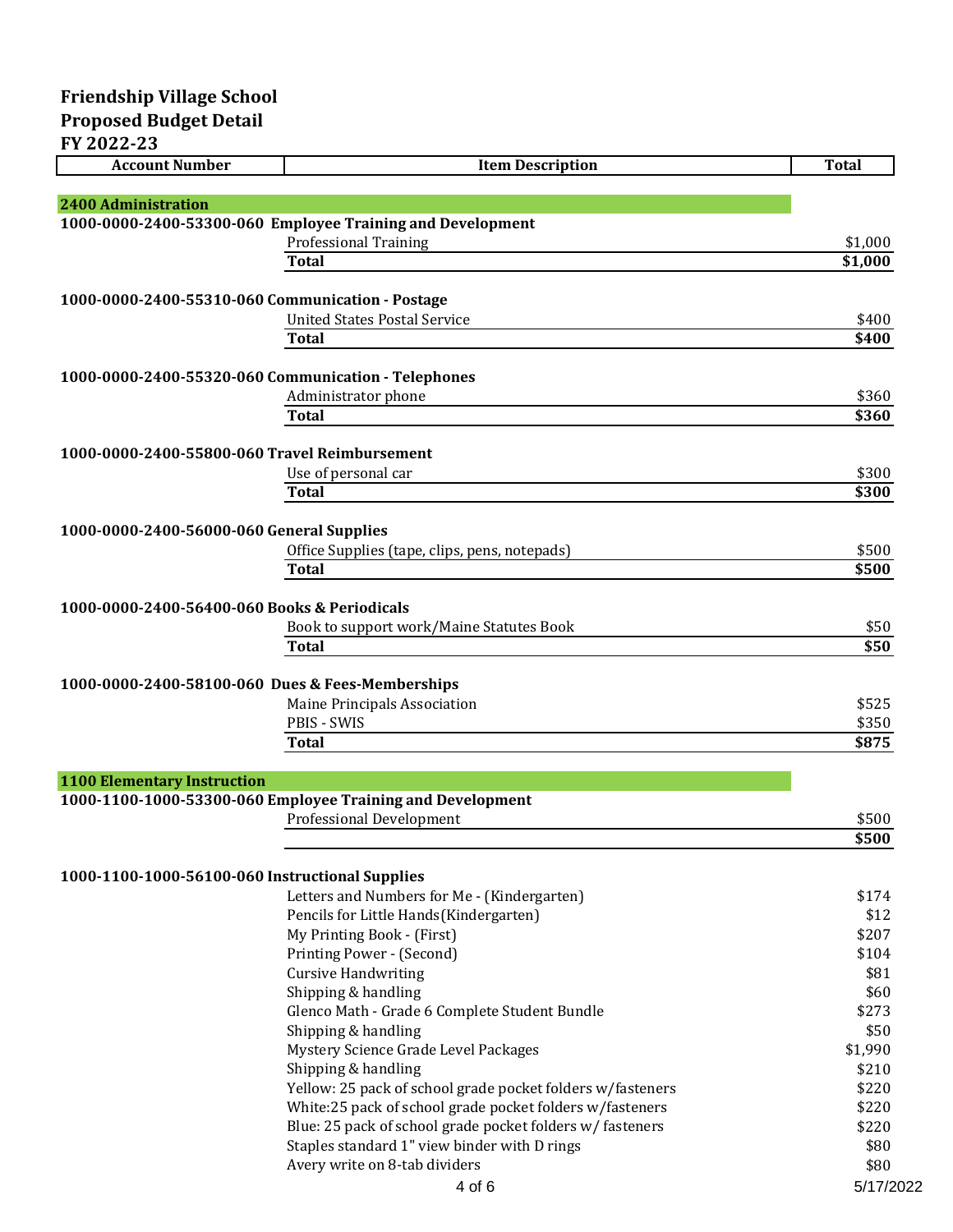# **Proposed Budget Detail FY 2022-23**

| <b>Account Number</b> | <b>Item Description</b>                                    | <b>Total</b> |
|-----------------------|------------------------------------------------------------|--------------|
|                       |                                                            |              |
|                       | Avery non-glare sheet protectors 200/pack                  | \$70         |
|                       | Staples bookrings 1" 16 pack colored                       | \$7          |
|                       | Swingline optima premium staples 1/4"                      | \$50         |
|                       | Pacon Chart Tablet 32x24, white                            | \$870        |
|                       | Staples sticky notes 3"x 3" 12 pads                        | \$184        |
|                       | Heavy Duty Binder with D-Rings                             | \$680        |
|                       | Spiral notebooks                                           | \$504        |
|                       | Dixon Ticonderoga pencils (72 count)                       | \$340        |
|                       | Crayola fine tip washable marker 12 pack                   | \$60         |
|                       | <b>Black construction paper</b>                            | \$70         |
|                       | Glue sticks                                                | \$20         |
|                       | Composition books (red)                                    | \$240        |
|                       | Composition books (blue)                                   | \$250        |
|                       | Paper clips                                                | \$7          |
|                       | Masking tape                                               | \$6          |
|                       | Magnetic file pocket                                       | \$35         |
|                       | Chair pockets, navy                                        | \$216        |
|                       | Magnetic handwriting paper for board                       | \$33         |
|                       | Pencil sharpener                                           | \$50         |
|                       | Headphones - grades K-5                                    | \$320        |
|                       | Highlighters                                               | \$95         |
|                       | Crayola Twistable Colored Pencils                          | \$65         |
|                       | Dry Erase Markers                                          | \$60         |
|                       | Tape                                                       | \$40         |
|                       | Notebook filler paper 500 sheets                           | \$126        |
|                       | Elmer's liquid glue                                        | \$32         |
|                       | Graph paper 1/2 inch ruled                                 | \$13         |
|                       | SS invisible tape 1/2"X1296" 2 pk                          | \$14         |
|                       | Post it flags                                              | \$12         |
|                       | Post it notes 5 pk.                                        | \$7          |
|                       | Colored pencils                                            | \$74         |
|                       | Dry erase lapboards, class pack                            | \$40         |
|                       | Drawing paper                                              | \$60         |
|                       | Dry erase markers                                          | \$80         |
|                       | 3-tab file folders                                         | \$45         |
|                       | Nicky's Communicator English                               | \$135        |
|                       | Glue sticks                                                | \$48         |
|                       | Music instructional supplies                               | \$600        |
|                       | Physical Education instructional supplies                  | \$600        |
|                       | Art instructional supplies                                 | \$600        |
|                       | Ruth's Reusable                                            | \$600        |
|                       | Laminating Film                                            | \$625        |
|                       | Shipping                                                   | \$60         |
|                       | Paper Copier                                               | \$650        |
|                       | Shipping                                                   | \$60         |
|                       | Fountas & Pinnell Leveled Literacy Intervention Red System | \$4,950      |
|                       | <b>Total</b>                                               | \$17,684     |

### **1000-1100-1000-56400-060 Books and Periodicals**

| viss and I crivalcais |       |
|-----------------------|-------|
| Scholastic News Gr K  | \$90  |
| Scholastic News Gr. 1 | \$107 |
| Scholastic News Gr. 2 | \$54  |
|                       |       |